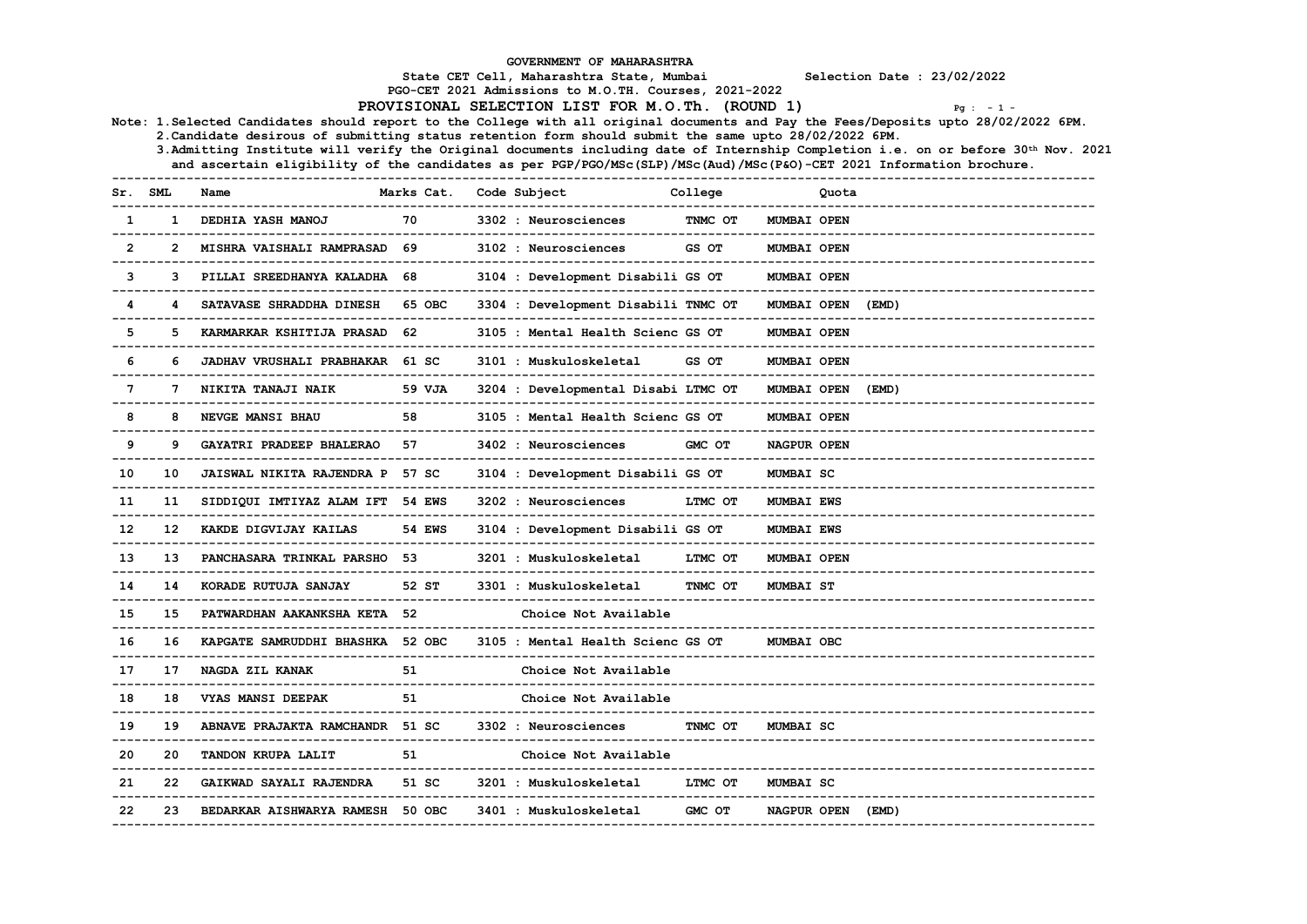| GOVERNMENT OF MAHARASHTRA<br>State CET Cell, Maharashtra State, Mumbai<br>Selection Date : 23/02/2022<br>PGO-CET 2021 Admissions to M.O.TH. Courses, 2021-2022<br>PROVISIONAL SELECTION LIST FOR M.O.Th. (ROUND 1)<br>$Pg : -2 -$<br>Note: 1.Selected Candidates should report to the College with all original documents and Pay the Fees/Deposits upto 28/02/2022 6PM.<br>2. Candidate desirous of submitting status retention form should submit the same upto 28/02/2022 6PM. |             |                                                                 |                               |  |                                                                  |                        |                             |                                                                                                                                                                                                                                                            |  |  |  |  |
|-----------------------------------------------------------------------------------------------------------------------------------------------------------------------------------------------------------------------------------------------------------------------------------------------------------------------------------------------------------------------------------------------------------------------------------------------------------------------------------|-------------|-----------------------------------------------------------------|-------------------------------|--|------------------------------------------------------------------|------------------------|-----------------------------|------------------------------------------------------------------------------------------------------------------------------------------------------------------------------------------------------------------------------------------------------------|--|--|--|--|
|                                                                                                                                                                                                                                                                                                                                                                                                                                                                                   |             |                                                                 |                               |  | -----------------                                                |                        |                             | 3. Admitting Institute will verify the Original documents including date of Internship Completion i.e. on or before 30th Nov. 2021<br>and ascertain eligibility of the candidates as per PGP/PGO/MSc(SLP)/MSc(Aud)/MSc(P&O)-CET 2021 Information brochure. |  |  |  |  |
| Sr. SML                                                                                                                                                                                                                                                                                                                                                                                                                                                                           | ----------- | Name                                                            | Marks Cat.<br>--------------- |  | Code Subject<br>_________________                                | College                |                             | Quota                                                                                                                                                                                                                                                      |  |  |  |  |
| 23                                                                                                                                                                                                                                                                                                                                                                                                                                                                                | 24          | DAYNASHRI GOVINDA NIMGADE 50 SC<br>---------------------------- |                               |  | 3504 : Development Disabili ALLPMR OT MUMBAI SC                  |                        |                             |                                                                                                                                                                                                                                                            |  |  |  |  |
| 24                                                                                                                                                                                                                                                                                                                                                                                                                                                                                | 25          | PATEL RUCHI KANJI<br>___________________________________        | 50                            |  | Choice Not Available                                             |                        |                             |                                                                                                                                                                                                                                                            |  |  |  |  |
| 25                                                                                                                                                                                                                                                                                                                                                                                                                                                                                | 26          | DIGHE RINA VISHWAS<br>---------------------------               | 50 NTB                        |  | 3101 : Muskuloskeletal<br>______________________________________ | GS OT<br>------------- | <b>MUMBAI NTB</b>           |                                                                                                                                                                                                                                                            |  |  |  |  |
| 26                                                                                                                                                                                                                                                                                                                                                                                                                                                                                | 27          | CHAUHAN KIRTI SATYANARAYA 49 EWS                                |                               |  | 3301 : Muskuloskeletal<br>-------------------------------        | TNMC OT                | <b>MUMBAI EWS</b>           |                                                                                                                                                                                                                                                            |  |  |  |  |
| 27                                                                                                                                                                                                                                                                                                                                                                                                                                                                                | 28          | SUMAI ANJALI KUMAR<br>---------------------                     | 49                            |  | Choice Not Available<br>_______________________                  |                        |                             |                                                                                                                                                                                                                                                            |  |  |  |  |
| 28                                                                                                                                                                                                                                                                                                                                                                                                                                                                                | 29          | <b>FATEMA BASHIR ALI</b>                                        | 49                            |  | Choice Not Available                                             |                        |                             |                                                                                                                                                                                                                                                            |  |  |  |  |
| 29                                                                                                                                                                                                                                                                                                                                                                                                                                                                                | 30          | GHODERAO DISHA GANGADHAR<br>----------------------------        | <b>48 NTB</b>                 |  | Choice Not Available<br>________________________                 |                        |                             |                                                                                                                                                                                                                                                            |  |  |  |  |
| 30                                                                                                                                                                                                                                                                                                                                                                                                                                                                                | 31          | GALA KINJAL JATIN<br>----------------------------               | 48                            |  | Choice Not Available                                             |                        |                             |                                                                                                                                                                                                                                                            |  |  |  |  |
| 31                                                                                                                                                                                                                                                                                                                                                                                                                                                                                | 32          | VIDISHA SHAM PANCHBHAI<br>-----------------------               | 48 SC                         |  | Choice Not Available<br>----------------------------             |                        |                             |                                                                                                                                                                                                                                                            |  |  |  |  |
| 32                                                                                                                                                                                                                                                                                                                                                                                                                                                                                | 34          | ELWAKA SWETA ASHOK KUMAR                                        | 48 OBC                        |  | 3202 : Neurosciences                                             | LTMC OT                | MUMBAI OBC                  |                                                                                                                                                                                                                                                            |  |  |  |  |
| 33                                                                                                                                                                                                                                                                                                                                                                                                                                                                                | 35          | KHAN SAIMA SHAMIM                                               | 47                            |  | Choice Not Available                                             |                        |                             |                                                                                                                                                                                                                                                            |  |  |  |  |
| 34                                                                                                                                                                                                                                                                                                                                                                                                                                                                                | 36          | -------------------------<br>MHATRE LEENA HARISHCHANDR 47 OBC   |                               |  | 3104 : Development Disabili GS OT                                |                        | MUMBAI OBC                  |                                                                                                                                                                                                                                                            |  |  |  |  |
| 35                                                                                                                                                                                                                                                                                                                                                                                                                                                                                | 37          | PASWAN NIRMALA RAMLAKHAN<br>---------------------------         | 47                            |  | Choice Not Available                                             |                        |                             |                                                                                                                                                                                                                                                            |  |  |  |  |
| 36                                                                                                                                                                                                                                                                                                                                                                                                                                                                                | 38          | NEER KUNAL KANHOBAJI<br>----------------------------            | 47 NTC                        |  | 3102 : Neurosciences                                             | GS OT                  | MUMBAI NTC                  |                                                                                                                                                                                                                                                            |  |  |  |  |
| 37                                                                                                                                                                                                                                                                                                                                                                                                                                                                                | 39          | DHANANI NISHMA NOORUDDIN                                        | 46                            |  | Choice Not Available<br>_____________________                    |                        |                             |                                                                                                                                                                                                                                                            |  |  |  |  |
| 38                                                                                                                                                                                                                                                                                                                                                                                                                                                                                | 40          | ----------------------<br>DOD VAIBHAVI ANANT                    | 46 OBC                        |  | 3304 : Development Disabili TNMC OT                              |                        |                             | MUMBAI EMOBC (EMR)                                                                                                                                                                                                                                         |  |  |  |  |
| 39                                                                                                                                                                                                                                                                                                                                                                                                                                                                                | 42          | PANDIRKAR SHIVANI MILIND<br>____________________________        | 46 OBC                        |  | 3301 : Muskuloskeletal<br>____________________________           | TNMC OT                | _____________<br>MUMBAI OBC |                                                                                                                                                                                                                                                            |  |  |  |  |
| 40                                                                                                                                                                                                                                                                                                                                                                                                                                                                                | 44          | BHOIR HETAL DHARMENDRA<br>_______________________________       | 45 OBC                        |  | 3401 : Muskuloskeletal                                           | GMC OT                 |                             | NAGPUR EMOBC (EMR)                                                                                                                                                                                                                                         |  |  |  |  |
| 41                                                                                                                                                                                                                                                                                                                                                                                                                                                                                | 47          | KHOBRAGADE ASHMITA MILIND                                       | 43 SC                         |  | Choice Not Available                                             |                        |                             |                                                                                                                                                                                                                                                            |  |  |  |  |
| 42                                                                                                                                                                                                                                                                                                                                                                                                                                                                                | 48          | WAGHMARE MONIKA ASHOK                                           | 43 SC                         |  | Choice Not Available                                             |                        |                             |                                                                                                                                                                                                                                                            |  |  |  |  |
| 43                                                                                                                                                                                                                                                                                                                                                                                                                                                                                | 50          | --------------------------<br>DANDEKAR VINAYA MAHADEO           | 43                            |  | Choice Not Available                                             |                        |                             |                                                                                                                                                                                                                                                            |  |  |  |  |
| 44                                                                                                                                                                                                                                                                                                                                                                                                                                                                                | 51.         | ----------------------<br>SHRADDHA KAMBLE                       | 41 SC                         |  | Choice Not Available                                             |                        |                             |                                                                                                                                                                                                                                                            |  |  |  |  |
|                                                                                                                                                                                                                                                                                                                                                                                                                                                                                   |             |                                                                 |                               |  | -----------------------                                          |                        |                             |                                                                                                                                                                                                                                                            |  |  |  |  |